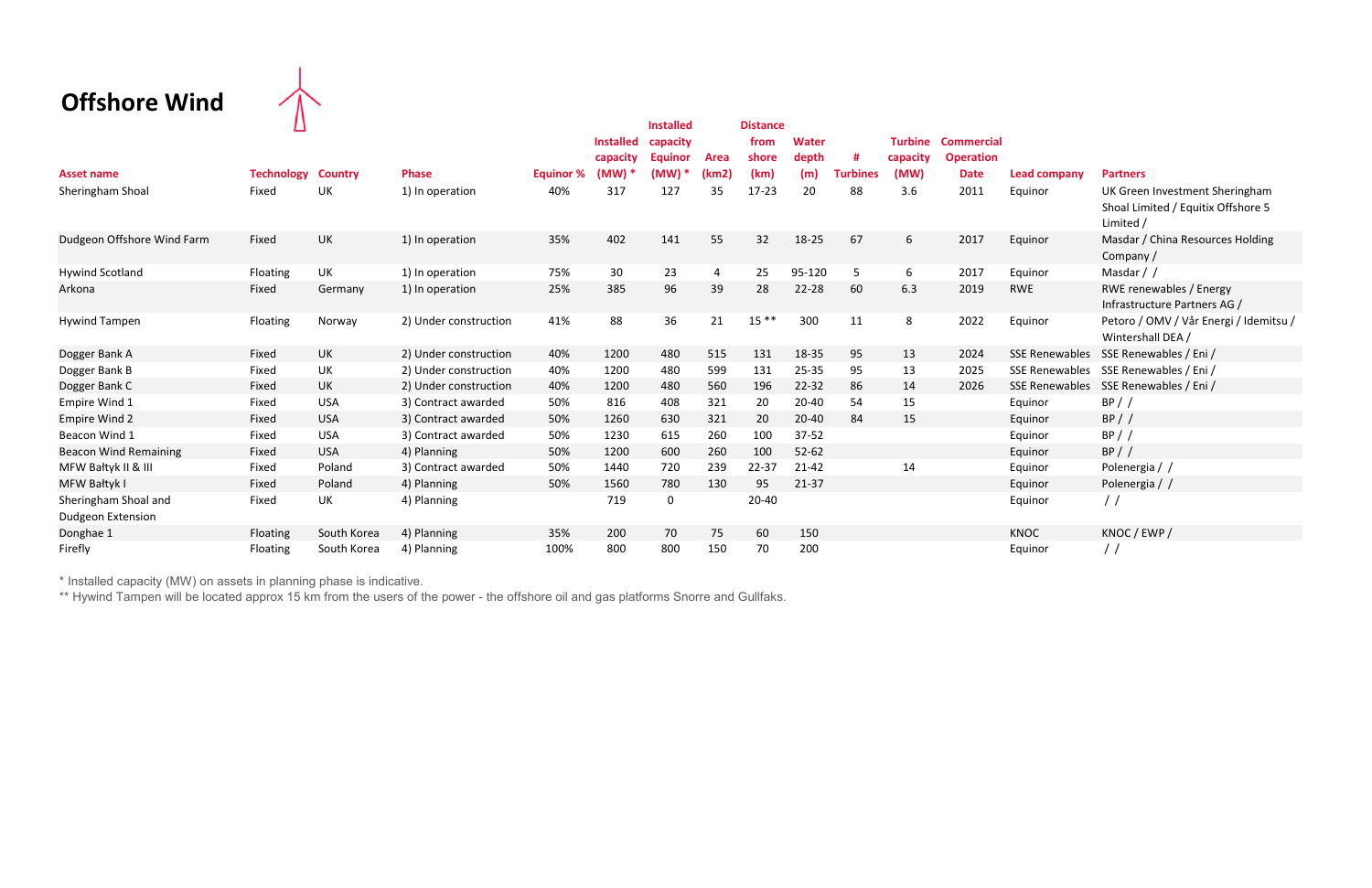## **Onshore Renewables**  $\frac{\sum_{i=1}^{n} \sqrt{2}}{2}$



|               |                   |           |                 |                  | <b>Installed</b> | <b>Installed</b>    | <b>Commercia</b>   |         |            |              |                 |
|---------------|-------------------|-----------|-----------------|------------------|------------------|---------------------|--------------------|---------|------------|--------------|-----------------|
|               |                   |           |                 |                  | capacity         | capacity            | <b>I</b> Operation | # Solar |            |              |                 |
| Asset name    | <b>Technology</b> | Country   | <b>Phase</b>    | <b>Equinor %</b> | (MW)             | <b>Equinor (MW)</b> | <b>Date</b>        | panels  | Area (km2) | Lead company | <b>Partners</b> |
| Apodi         | Solar             | Brazil    | 1) In operation | 44%              | 162              |                     | 2018               | 500,000 |            | Scatec       | Scatec / Ap     |
| Guañizuil IIA | Solar             | Argentina | 1) In operation | 50%              | 117              | 59                  | 2021               | 358,560 |            | Scatec       | Scatec $/$ /    |

In addition to the assets mentioned above Equinor owns:

- 100% of the shares in Wento, Polish PV solar developer with a 1.6 GW project pipeline, of which 146 MW is under construction.

- 45% of the shares in Noriker Power Limited, UK Battery storage developer
- 13% of the shares in Scatec ASA, accounted for as financial asset

atec / Apodi Participações /